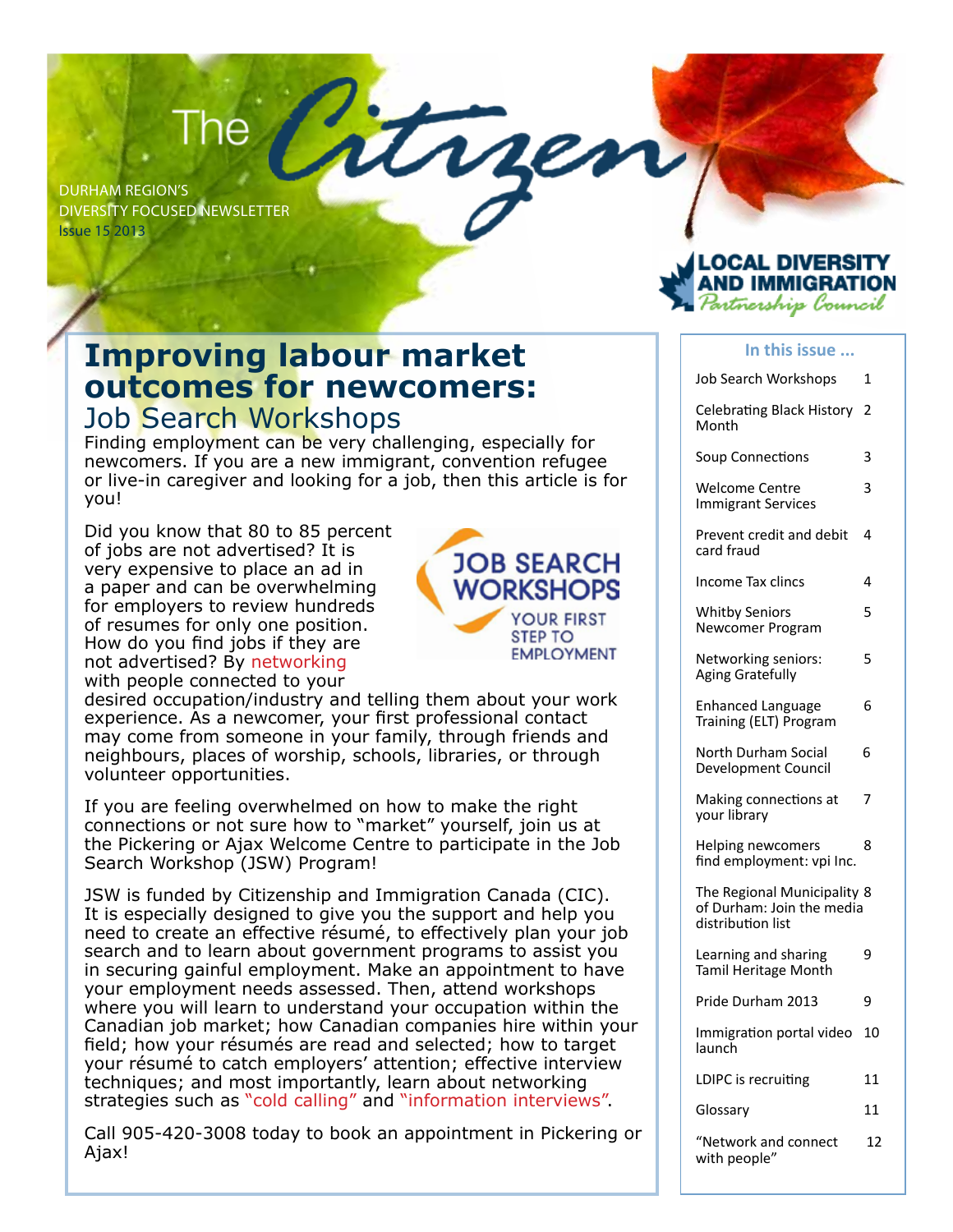## **Creating a culture of inclusion:** Black History Month in Durham

*February is Black History Month across Canada. It is an opportunity to celebrate and honour the many achievements of black Canadians, past and present. There were a number of amazing events held throughout Durham last month. We've included some photos from the Celebrate Black History Month event organized by Cultural Expressions Art Gallery and the Town of Ajax (and community partners); and the "Still I Rise! A Celebration of Humanity" event at Trent University in Oshawa. More on the "Still I Rise" event below.* 



"Still I Rise! A Celebration of Humanity" is a community event created by Trent University Oshawa students to celebrate Black History Month. This was the third year for the event and students welcomed hundreds through the doors at the Thornton Road Campus. This celebration was born from a grassroots student movement to bring groups together to

foster dialogue within the community. Twenty-five student groups showcased their leading-edge research and coursework in black

Cadence Dance Academy perform at Celebrate psychology, sociology, Black History Month in Ajax. (Photo credit Denise Wilkins, LifeartDesigns.ca).

history, and literature. More than 30 public and private

sector organizations collaborated to provide current information on events and developments around the GTA, including the Durham Local Diversity and Immigration Partnership Council, the Multicultural Council of Durham, and Cultural Expressions Art Gallery.



The Celebrate Black History Month committee with young attendees. (Photo credit Paul Brown).



Local hero Constable Keith Richards at "Still I Rise"

While hundreds of attendees flocked to the booths, students recognised four local heroes. Honoured local heroes are Durham Police Officer Keith Richards, for championing diversity and being a role model within the community and police services for the past 23 years; Septuagenarian author and motivational speaker Errol Gibbs; Rosemary Sadlier; and Kid 'Trudoe' Clarke, a successful artist and founder of Urbanology magazine. The student committee made a surprise presentation to Professor Laurie

Jacklin for empowering students to reach out to the community. "Doctor Laurie put tremendous time to make sure that we students can shine," said Pita-Garth Case, student Vice-President of the Still I Rise committee. "Our involvement has been career-changing for many of us."

Student event President Roderic Southwell explained the importance of the event to Trent students in this community. "As future leaders in our community, we invite everyone – regardless of colour, 'race', ethnicity, birthplace, and so on – to join us on our on-going journey as we harness our past, rooted in pain, to create a better and more inclusive future for everyone."



Trent Provost Dr. Gary Boire (L) believes in the importance of this event so strongly that he volunteers as the Executive sponsor. Pictured here with student Pita-Garth Case.

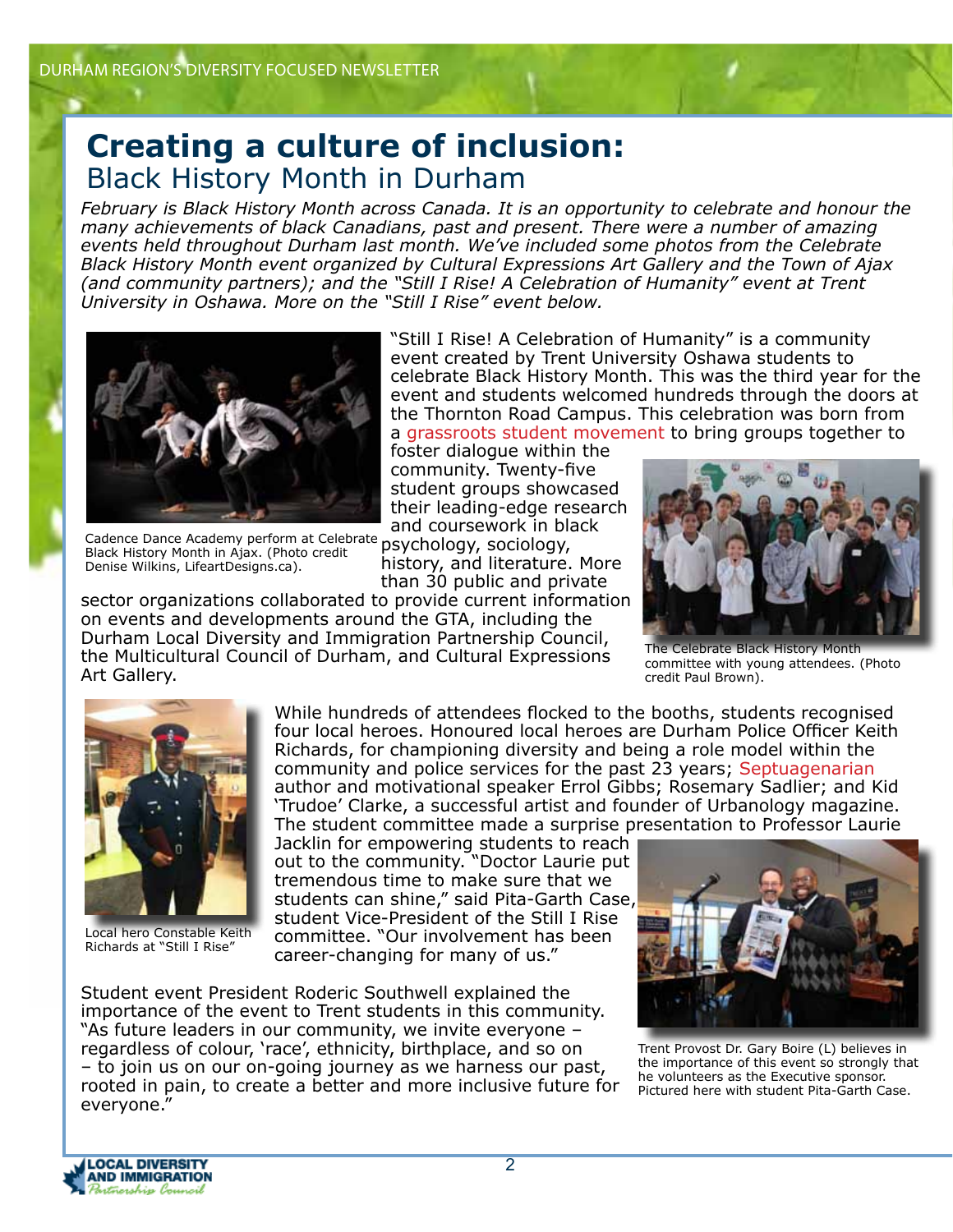## **Creating soup connections:**<br>Hot Roots Soups Hot Roots Soups

Who would have thought that soup could connect farmers<br>to Caribbean history and global sustainability and urban restaurants? Oshawa's "Hot Roots Soups" festival from Feb 12 to 16 did just that! The five-day spicy celebration of 'local roots was an epicarean adventure shared by 15 down.<br>Oshawa restaurants in an attempt to attract foodies eros. Nulla facilisi. Vivamus iaculis dui quis dolor. Sed nunc metus, porttitor ut, downtown for soups inspired by Afro-Caribbean cuisines. to Caribbean history and global sustainability and urban roots' was an epicurean adventure shared by 13 downtown



The City



The idea was a concoction stirred up by Oshawa's Innovation Lab (iLAB), DurhamVeg, Creative Carrot, **Communities (FBSC).** A few days after the initial discussion, Oshawa's Downtown Business Association (BIA) and Oshawa Public Libraries joined this team. With only six weeks to organize the event, local organic farmers were engaged to deliver root Oshawa City and the Foundation for Building Sustainable

vegetables downtown. The graphics, webspace, most of the printing

restaurant and Kichters nerbs or Oxbridge donated a large quantity or<br>thyme. Community organizations generously supplied items for gift prizes. ling to commandy organizations generously supplied rems for gift prizes.<br>For every soup sold, a \$1 donation went to Hearth Place Cancer Support Centre. At the end of the festival, Hot Roots had amassed over \$400 for and prizes were donated. DurhamVeg compiled a recipe booklet for each restaurant and Richters Herbs of Uxbridge donated a large quantity of Hearth Place.

Ironically, the hot soups made from winter root vegetables, combined methopies from nations calliates, entities people to venture out to the project was a learning experience for all involved. The Hot Roots Team is keen to try again next with spices from warmer climates, enticed people to venture out to try year.





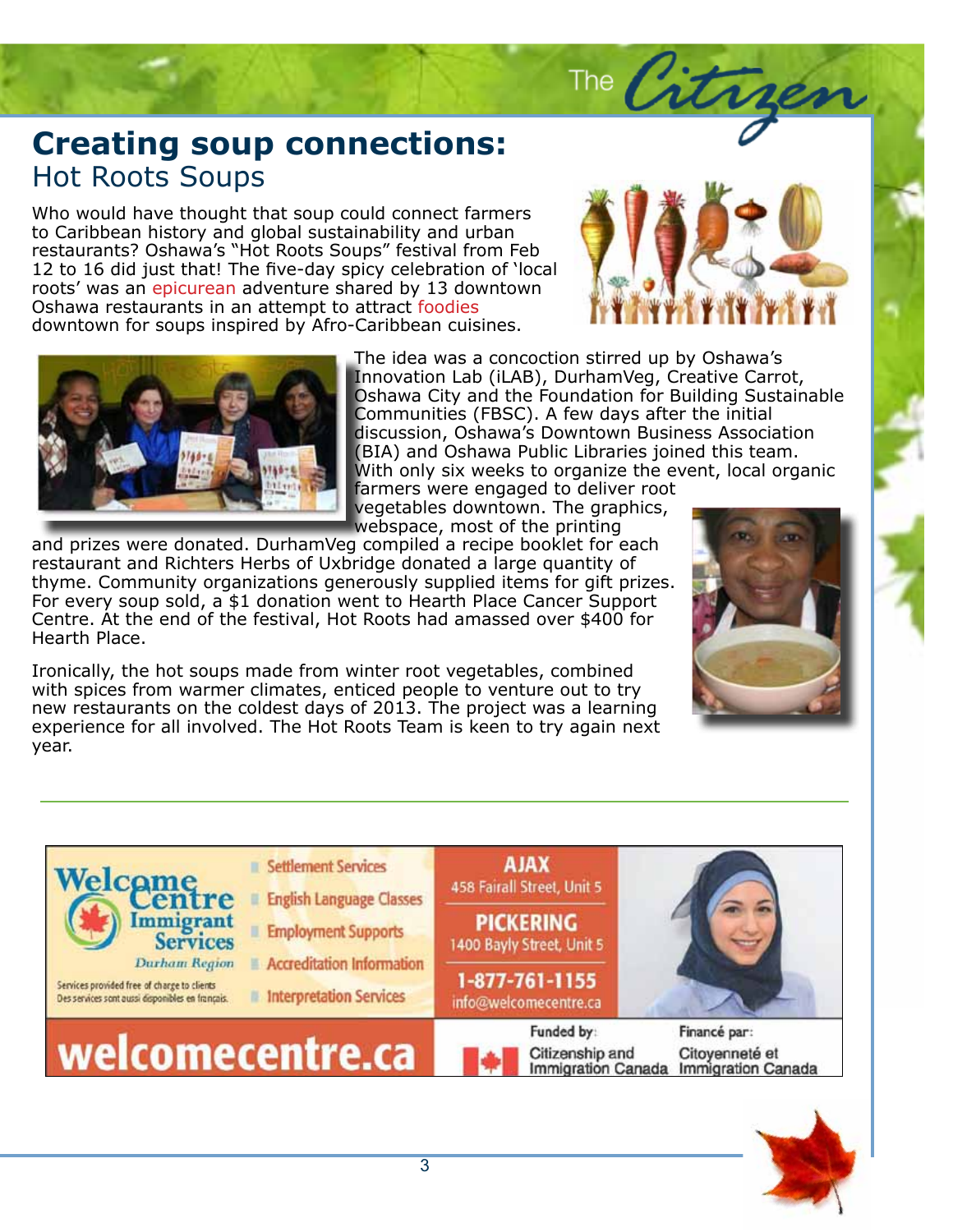## **Building safe communities:** Prevent credit and debit card fraud

Credit and debit card fraud has affected many residents in Durham. Although it is impossible to stop this growing crime completely, we can protect ourselves from becoming victims. When using the POS (Point-of-Sale) terminals in stores, always try to insert your CHIP card first and only swipe your magnetic stripe if the credit card terminal does not accept CHIP transactions. The safest method is RFID, which is also known as 'tap' or MasterCard Pay pass/Visa Pay Wave/Interac Flash. This method keeps the magnetic stripe of your debit or credit card secure. The magnetic stripe is the easiest way for criminals to compromise your debit and credit card.





One thing to look for with CHIP transactions is your credit or debit card going too far into the terminal CHIP reader. A tampered CHIP credit card terminal will be evident by how far into the terminal you are forced to insert your card.

If your card has been compromised, notify your bank immediately to stop any fraudulent use of your data. You are also encouraged to notify police and file a fraud report. Durham Regional Police has a very aggressive and internationally recognized fraud unit that actively investigates these types of crimes.

Protecting yourself from Identity Theft cannot entirely be controlled but you can minimize the risk by guarding your personal information. For additional helpful hints on how to reduce the likelihood of fraud happening to you, please review our tips at www.drps.ca and click on Public Safety.

> Inspector Bruce Townley Durham Regional Police Service Co-Chair Diversity Advisory Committee

#### **Improving settlement outcomes for newcomers:**  Income Tax Clinics



Back by popular demand the Durham Welcome Centre Immigrant Services is pleased to offer a FREE Tax Clinic from Feb. 11 to April 12, 2013 at both Welcome Centre locations in Ajax and Pickering.

To be eligible for this FREE Tax Clinic, clients must:

- Be immigrants/newcomers who have been in Canada for less than five years
- Have a household income of \$40,000 or less

The Tax Clinic is available during regular working hours from Monday to Friday, 8:30 a.m. to 4:30 p.m. By appointment ONLY. Some evenings may be available.

For more information or to book an appointment, ask at reception or call 1-877-761-1155.

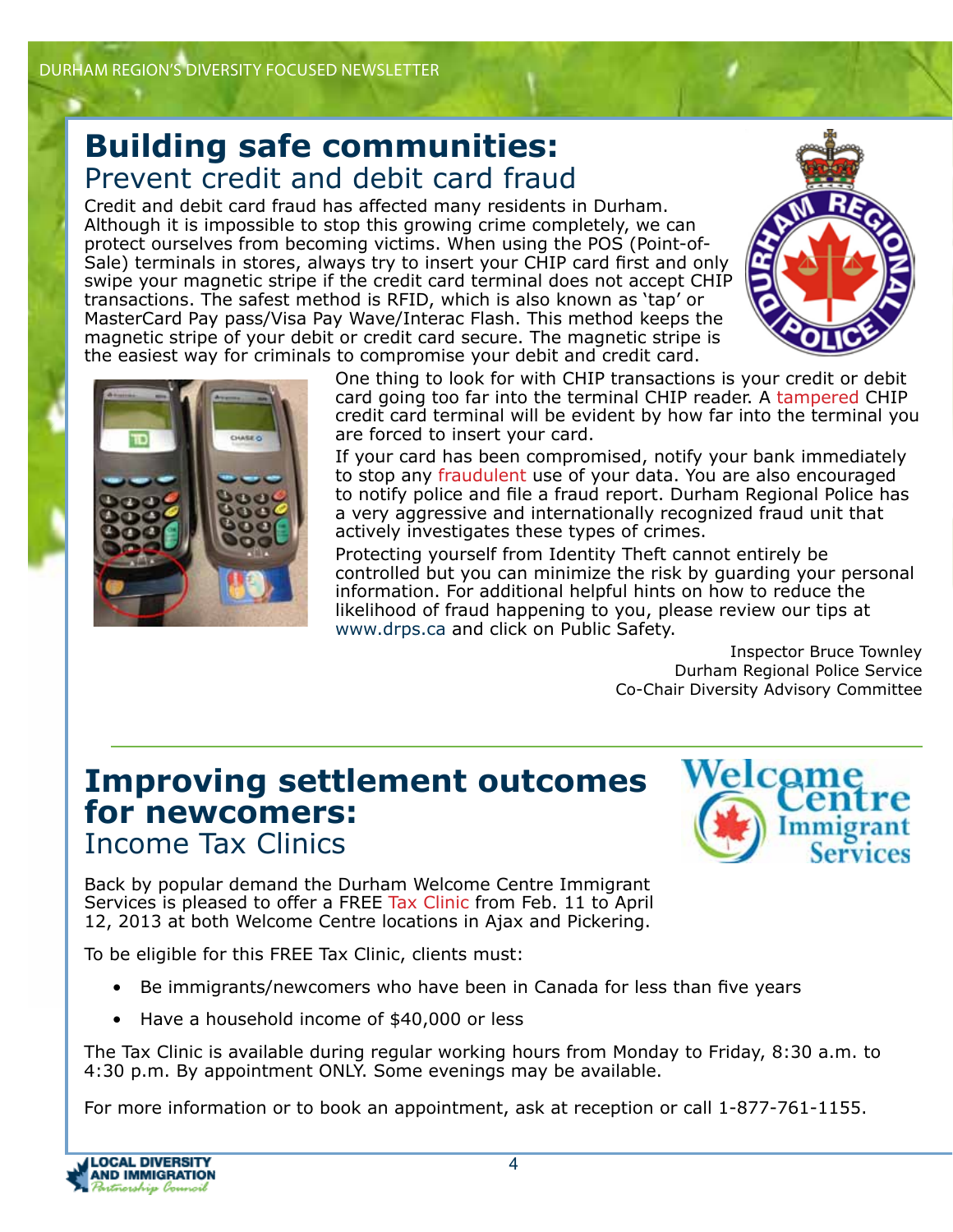## The Citrger **Creating a culture of inclusion:**<br>Whitby Seniors Newcomer Program Whitby Seniors Newcomer Program

The Newcomers Welcome Program for Seniors<br>(NWPS) at the Whitby Seniors' Activity Centre (WSAC) promotes the sharing of cultures from around the nonarcy recognizing aincrences<br>and acknowledging them as a chance to build relationships and to learn from one another. (NWPS) at the Whitby Seniors' Activity Centre around the world by recognizing differences

Made possible through a grant from Service Canada, and supported whole-heartedly by Whitby's Mayor and Council, this project recognizes



the increasing diversity of the municipality and the needs of newcomer seniors who want to participate in healthy aging activities. Whether you are new to Canada, new to Durham, or new to Whitby our goal is to create a socially inclusive and active community where newcomers can begin making connections outside of their home and into their broader<br>communities communities.

communities.<br>Our members have enjoyed: laughter and building new relationships; a variety of activities<br>and holidav celebrations: a warm, friendly, and comfortable environment: a sense of belonging. Currently over 22 members from approximately fourteen countries around the<br>world including the United States, India, England, China, Colombia, Jamaica, Greece, etc. are Subheadline to go here. and holiday celebrations; a warm, friendly, and comfortable environment; a sense of belonging. Currently over 22 members from approximately fourteen countries around the involved in the program. Our membership continues to grow with a willingness to share and have fun on our way to active aging.

We invite you to share your culture with us Thursdays from 1 to 3:30 p.m. For more adipiration, please contact the Whitby Seniors' Activity Centre at 905-668-1424.

#### Aging is something we all have in common: pede sed neque. Morbi a ipsum. Nulla et Aging Gratefully

Aging Grateruny is a program supported by North House Transitional<br>Housing. This series of social events creates an atmosphere for seniors to libero connect. As the population ages many people are aging well but others are not. Our strategy is to encourage those who are aging well to engage with those less visible. We know that positive social interaction is a major and the sound of the sound of the predictor to healthy aging, along with food security and safe shelter. Aging Gratefully is a program supported by North House Transitional

In our Seniors Greetings program volunteer groups created handmade retirement, nursing homes and isolated seniors in the Townships of Christmas cards and delivered over 600 personalized greetings to Uxbridge, Scugog and Brock.

In partnership with the Cannington Legion the Seniors Dance entertains with ballroom dancing, line dancing, and a night out to get moving or just socialize. Durham Region Transit provides services for anyone who needs



socialize: Burnam Region mansit provides services for anyone who necus<br>transportation for \$1.65 each way. This picture is of 95 year old Doris who vowed she wasn't odio. Cras possibilità e di contrattività di contrattività di contrattività di contrattività di contrattività <br>Elementi leaving until she danced, and she did!

In a series of motivational workshops, Dr. Vi Tu Banh from Uxbridge reminds everyone of the In a sones of methational nonteneps, bit it is bailly hold shortage relimited over, your of the<br>value of staying positive in longevity. He also teaches the group how to Chi Walk. Spanish for lectus sit amet mauris. Phasellus dapibus dapibus dapibus dapibus dapibus dapibus dapibus dapibus dapibus dapi<br>Dapibus dapibus dapibus dapibus dapibus dapibus dapibus dapibus dapibus dapibus dapibus dapibus dapibus dapibu Seniors and Senioritas is another fun way to keep our brains in gear.

To learn more about Aging Gratefully, call Kim Bouwmeester at 705-432-2444 or email at kim@tndf.ca.

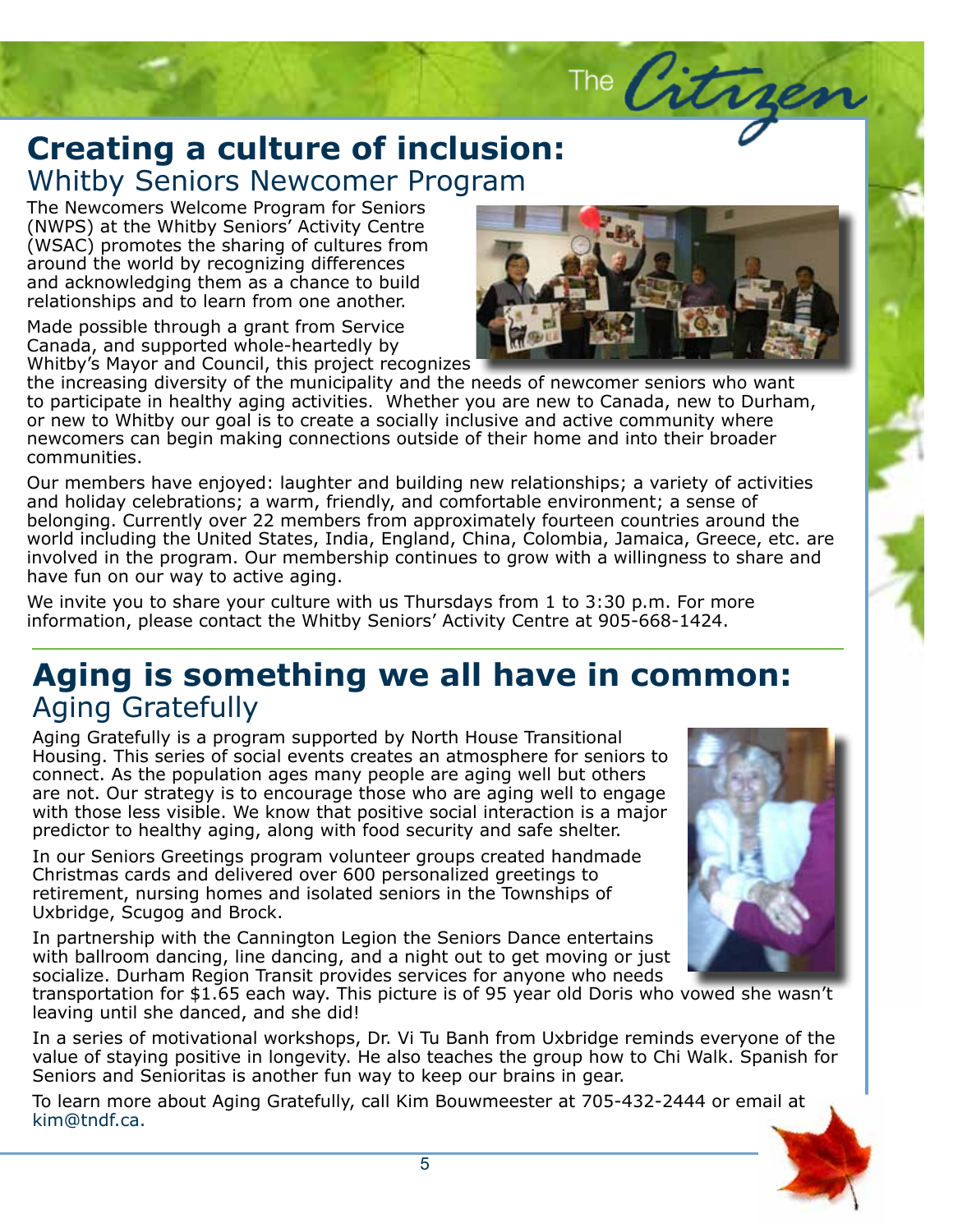## **Improving labour market outcomes for newcomers:**

## Enhanced Language Training program

One of the most challenging obstacles facing internationally trained professionals (ITPs) is securing employment commensurate with their education and experience. Experts from across North America have cited that one of the most important tools in securing employment is networking. Building a professional network in a foreign country can be extremely daunting. Language barriers and unfamiliarity with the new culture can create many barriers for ITPs. The Enhanced Language Training program (ELT) strives to assist ITPs in overcoming these barriers through a 16 week program. Funded by Citizenship and Immigration Canada, the ELT program is delivered by Durham Continuing Education, a division of The Durham District School Board. The program is offered three times a year at E.A. Lovell in Oshawa, the Pickering Welcome Centre and the Ajax Welcome Centre.

The ELT program is divided into two eight week sessions. The first eight weeks are spent in-class focusing on Canadian culture, workplace integration and English language upgrading, while the second eight weeks are spent on placement (where possible). Working closely with local businesses and community partners, the ELT Client Counselor/ Placement Coordinator connects students with placements. While employment is not

guaranteed, valuable networking opportunities are.

Leticia Simon, a former ELT student and permanent employee at UOIT explains how networking assisted her in securing employment.

"Networking was crucial for me in order to find the job I wanted in Canada. Through the ELT program



I was given the opportunity for a placement in a job position where I was able to apply all the experience I gained while working in a similar area in my home country.

I believe this experience was beneficial for both myself and the company because I had the chance to meet people and to learn their processes. The company had just not an extra hand on deck, but also a trained candidate ready to start the job anytime."

To join the Program and or to become a placement partner, please contact Alana Magsombol at 905-440-448 or email at alana\_magsombol@durham.edu.on.ca.



Do you live or work in North Durham? Consider becoming a member of the North Durham Social Development Council (NDSDC). The NDSDC aims to increase the aware-<br>ness of available services to residents in North Durham by networking and collaborating with service providers and establishing partnerships and sharing resources. Interagency meetings provide an opportunity for networking and professional development. For more information about the NDSDC, visit http://northdurhamsdc.com.

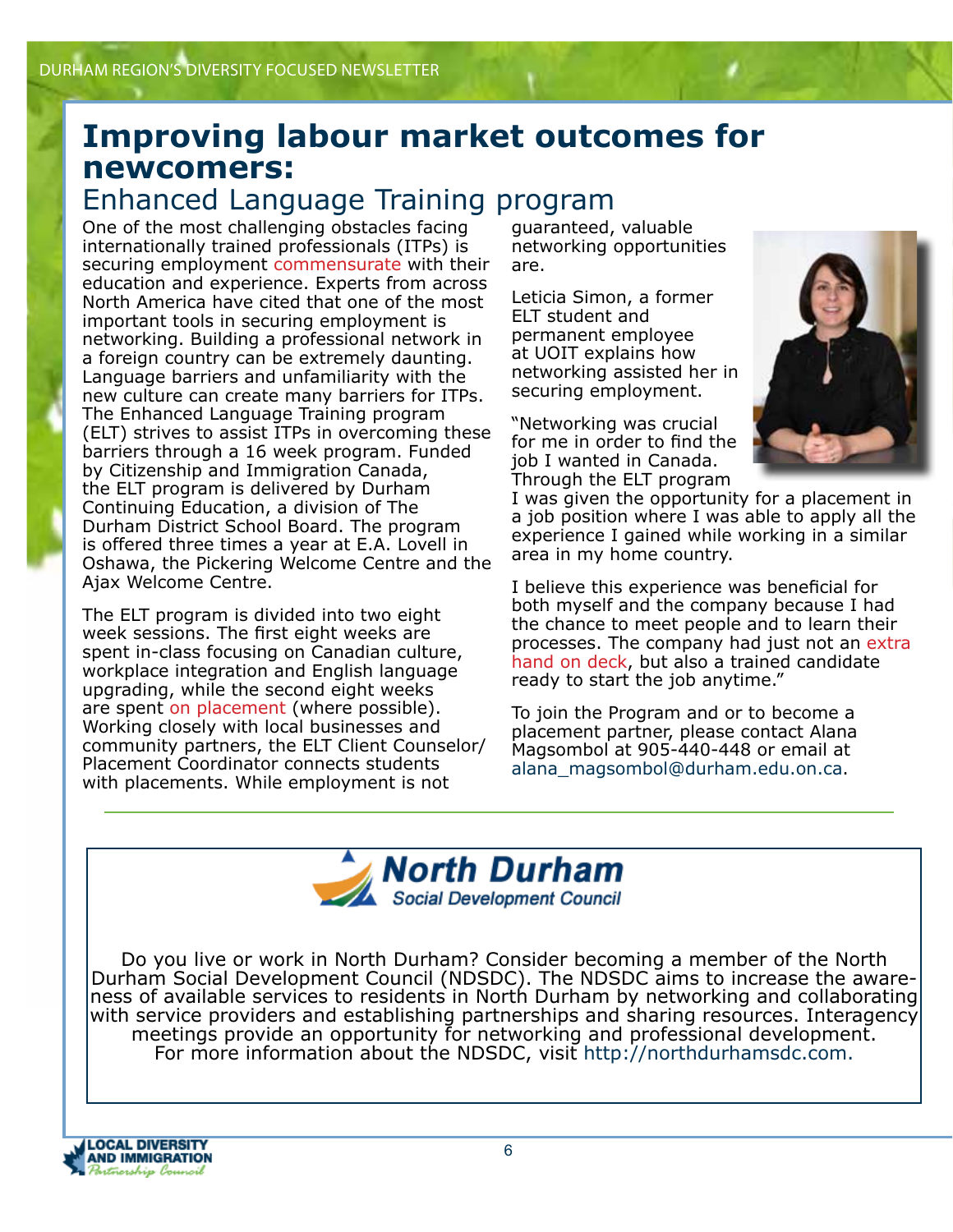# **Ennancing settlement outco**<br>Making connections at your library The City<br>Enhancing settlement outcomes:

If you want to make connections in the community why not head to your local public library? There you'll find plenty of opportunities to meet other people by attending programs. You'll also have access to community information and a chance to learn more about the area in which you live, work or go to school.

Most library programs are available at no cost or minimal cost to participants. They range from instructional or educational to those held strictly for the purpose of entertainment. For example, many libraries offer information sessions on starting a business or resume and interview help. There's even a program to help new immigrants in need of networking, building contacts and a peer support while searching for a job. Sometimes these programs are in partnership with other community organizations that have expertise in the area, such as school boards and notfor-profit agencies.

Many libraries screen movies, including films in other languages or travelogues for seniors, along with refreshments that represent the country explored in the film! Libraries regularly have authors visit to speak about their books or the subject on which they have written. Presentations may also consist of local history, health and nutrition themes, gardening and other special interest topics.

Some of the educational programs are computer training (occasionally these include English as a Second Language computer training), as well as citizenship test preparation courses. Opportunities to network are presented through cultural events, conversation circles, current event discussion groups, coffee clubs, etc., which provide the occasion to practice English communication skills.

Libraries are all about children's programs. Story Time and Baby Time (stories and singa-longs) are a great way to get out and meet other new parents. Kids can also get

support through homework help and reading buddy programs, as well as make new friends through craft and activity programs held during school breaks and throughout the year.

Most libraries have online event calendars. Search for the name of the municipality and the words "public library" to find your local libary website. Keep in mind that libraries may require you to register for a program before the date of the event. Attending library programs can be a great way to practice your new language skills and meet people in the community. So, whatever your interest or need, check out your local library to experience some Canadian culture.

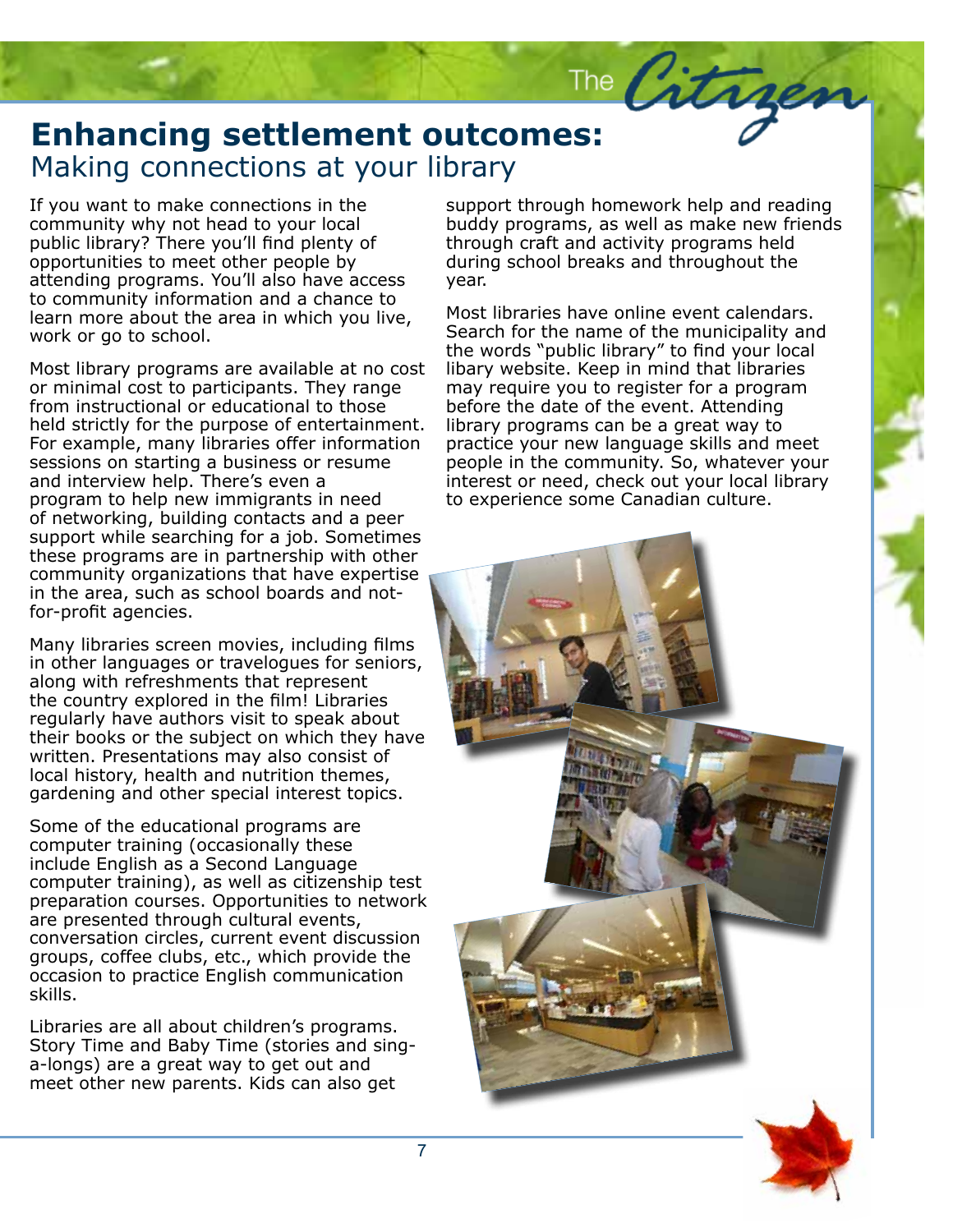## **Helping newcomers find employment:**  Employment Ontario provider, vpi Inc.

As a newcomer to Canada, looking for a job can be overwhelming; however, with the benefit of Employment Ontario funding, vpi Inc. is able to assist newcomers with the job search process. In addition, there is absolutely no cost to access vpi's services.

Our highly experienced career specialists work with clients to create a unique job search action plan tailored to the Canadian marketplace. Newcomer job seekers can access resume, cover letter and interview assistance; attend employment or career exploration workshops; and access local job boards and job fairs.



In addition to receiving assistance from our full-time resource specialists, our facilities are equipped with computers, the internet, job search books and resources, telephones, fax machines and photocopiers.

Our employment specialists work with local employers, seeking out new positions for clients. We also support newcomer clients through job matching placement and incentives, and we can facilitate apprenticeship opportunities. Employment counselling and mentoring is provided, assisting newcomers with common workplace challenges.

For more information on vpi services, visit www.vip-inc.com.



## **The Regional Municipality of Durham:**  Join the media distribution list

The Regional Municipality of Durham would like to extend an invitation to media outlets, to be included on its media distribution list. Media outlets that are currently on the list directly receive media materials via email including public service announcements, media advisories and news releases about the Region of Durham's programs, services, special events and other announcements.

To be included on the list, please contact Corporate Communications at corporatecommunications@durham.ca. Please include your contact information and details about the media outlet, such as publication dates (where applicable), circulation information and target audience. If possible, please attach a PDF copy of the publication or, if electronic, a link to the website.

Please note: the media distribution list is for media outlets only. Durham residents can access the Region's media materials at www.durham.ca, under the Media Room heading. Up-to-date news is also available through Twitter at www.twitter.com/regionofdurham, or by visiting the Region's Facebook page at www.facebook.com/regionofdurham.

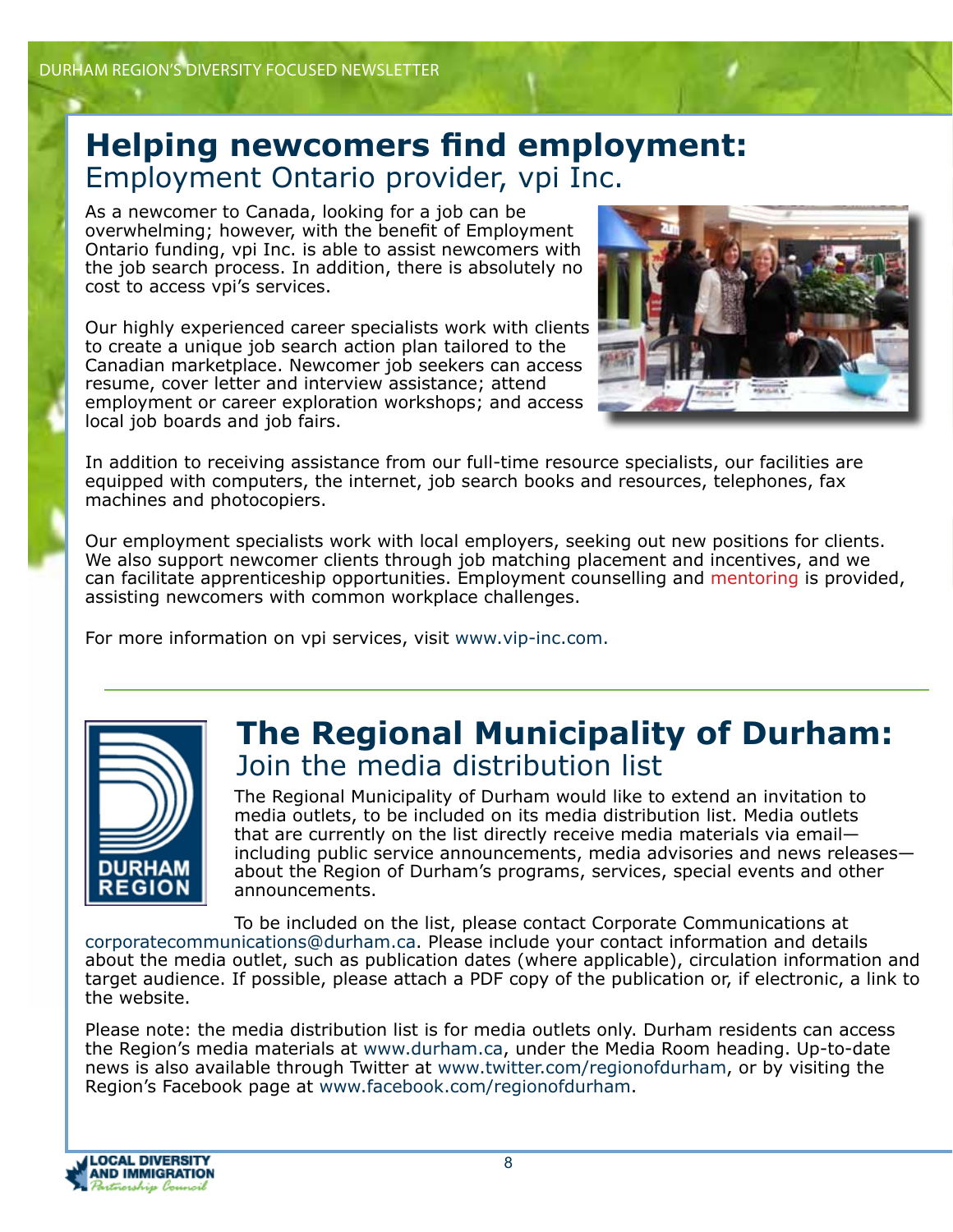## Celebrating cultural diversity:<br>Learning and sharing during Tamil Heritage Month **Celebrating cultural diversity:**

Tamil Heritage Month serves as a<br>month for Tamils to celebrate thei culture, traditions, history, literature<br>and factivities, nuoviding the Tamil mainstream community with an opportunity to obtain and preserve the rich heritage of Tamils. January was chosen as the Tamil Heritage Month for a number of reasons. The roligar reservancs a manksgromg. celebrate the event to thank the month for Tamils to celebrate their and festivities, providing the Tamil Pongal festival is a Thanksgiving



The Citry

Nuncest: That Forigan is the most important and widery celebrated restival among farms<br>around the world and falls in the middle of January.<br>Tamil Heritage Month was proclaimed by the municipalities of Ajax, Oshawa, Pickeri spirits of nature, the sun and the farm animals for their assistance in providing a successful harvest. Thai Pongal is the most important and widely-celebrated festival among Tamils around the world and falls in the middle of January.

and Whitby, as well as the Durham District School Board. During this month, a number of<br>celebrations, displays and competitions took place in the Durham. The Tamil Cultural and 2013, as the major Tamil Heritage month celebration. It consisted of a rice pouring ceremony, singing, dances and commemorative speeches from dignitaries. TCASD presented tokens of appreciation to the City of Pickering, Town of Ajax, Town of Whitby, City of Oshawa and the Durham District School Board for proclaiming January as Tamil Heritage Month. In addition, TCASD organized many activities that promoted Tamil Heritage Month in Durham region such as delegate presentations, Tamil displays at Mcleans Community Centre in Ajax and Pickering<br>Library and hold drawing, word coarch and writing compotitions Integer vel arcu. Maecenas cursus pede sed and Whitby, as well as the Durham District School Board. During this month, a number of Academic Society of Durham (TCASD) celebrated its 5th Annual Thai Pongal Day on Jan. 26, Library, and held drawing, word search and writing competitions.

Raveena Rajasingham

libero gravida tempus. Aliquam eu mauris.

pride

#### **Creating a culture of inclusion:**  $\text{L}_\text{right}$  do  $\text{L}_\text{right}$  amethor sit ametric and  $\text{L}_\text{right}$ Pride Durham 2013

Durham will be celebrating Pride 2013 from June 4 to June 9. The theme of this year's festivities is **50 Shades of Pride - From Mild to Wild - Celebrating the diversity in** 

**all of us!** There is an ambitious schedule being planned with dozens of Pride-related events happening all over the region. Pride is an opportunity for everyone to come together whether lesbian, gay, bisexual, transgendered, queer, questioning, or an ally of the LGBTQ community to celebrate, educate and learn. Plan to participate, there's something for everyone, from youth-specific events, sports events, performances, picnics, breakfasts, to the family day expo on Saturday, June 8. The celebrations culminate in the Pride Parade through the streets of Oshawa on Sunday, June 9, followed by the QueerStock music festival in Memorial Park. For more information and a detailed schedule of all that's happening Pride Week 2013, visit the Pride Durham website at www.pridedurham.ca or www.50shadesofpride.ca.

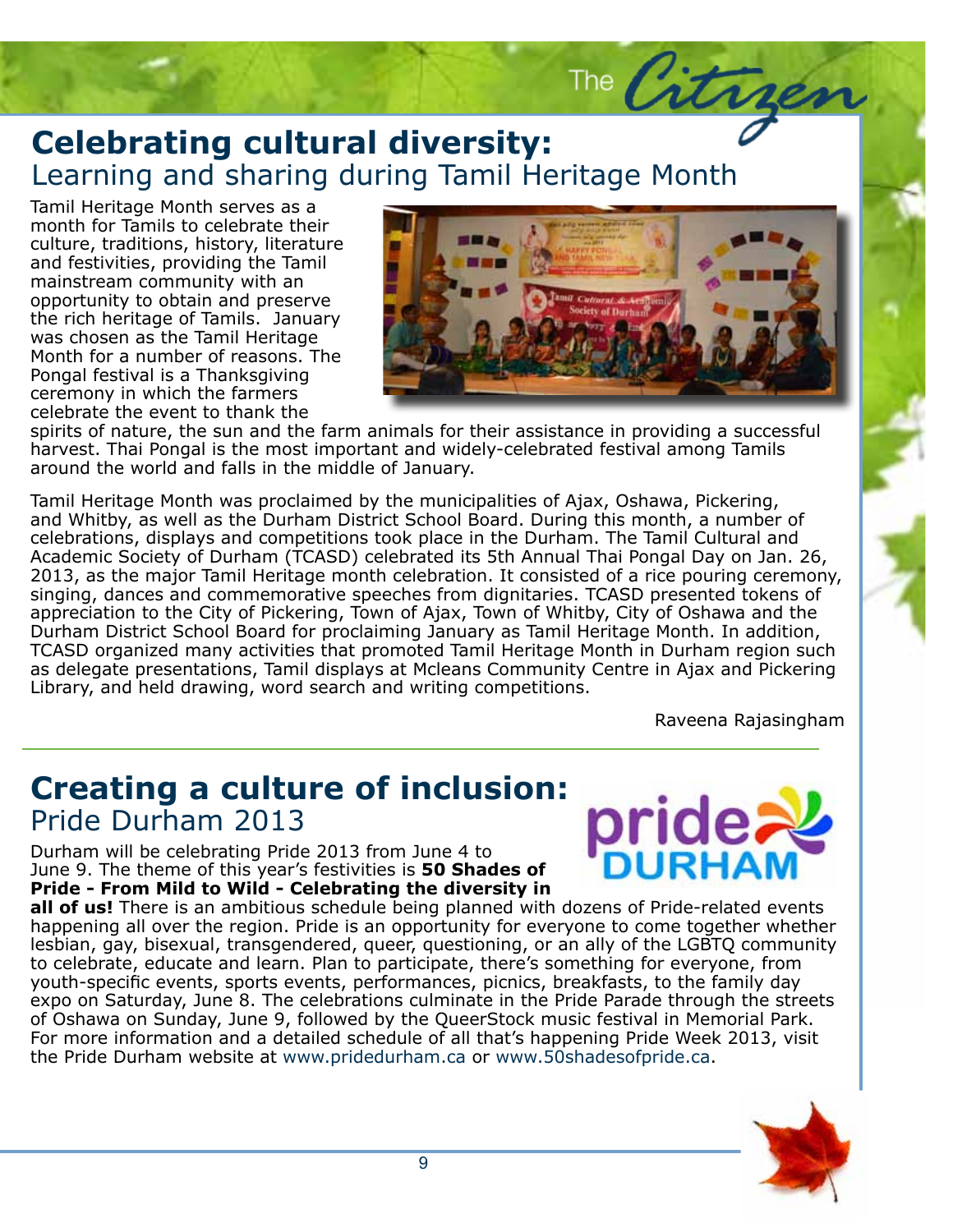## **Celebrating a culture of inclusion:** Immigration portal video launch

On Jan. 25, a touch of Hollywood hit Durham along with a heavier than expected snowfall. Despite the bad weather it was lights, camera, action at the Ajax Convention Centre as more than 80 community partners gathered for the premiere of the immigration portal's four new videos.

#### **The Power of Partnerships**

Includes an overview of what an immigration portal is and the role of community partners in the making of www.durhamimmigration.ca as a best practice. This video is a compilation of video clips in which community members discuss the success of the immigration portal and the relevance of the portal partnership to their work.

#### **Celebration Reel**

Highlights of the diversity work of community partners. A visual demonstration of local achievements as the community continues its work towards the creation of a more welcoming and inclusive Durham.

#### **Cross-cultural Communication**

A stand-alone learning tool designed to assist local businesses. This video provides an accessible introduction to the complexities of workplace communication in a globalizing world with clips of popular trainer Lionel LaRoche.

#### **An Evaluation Primer: Using Outcomes-based Evaluation to Measure Community Goals**

Provides an introduction to the theory and practice behind outcomes-based evaluation with an emphasis on Results-based Accountability (RBA). It includes interviews with community partners as well as a clip from RBA founder Mark Friedman.

For more information, email immigrationportal@durham.ca.

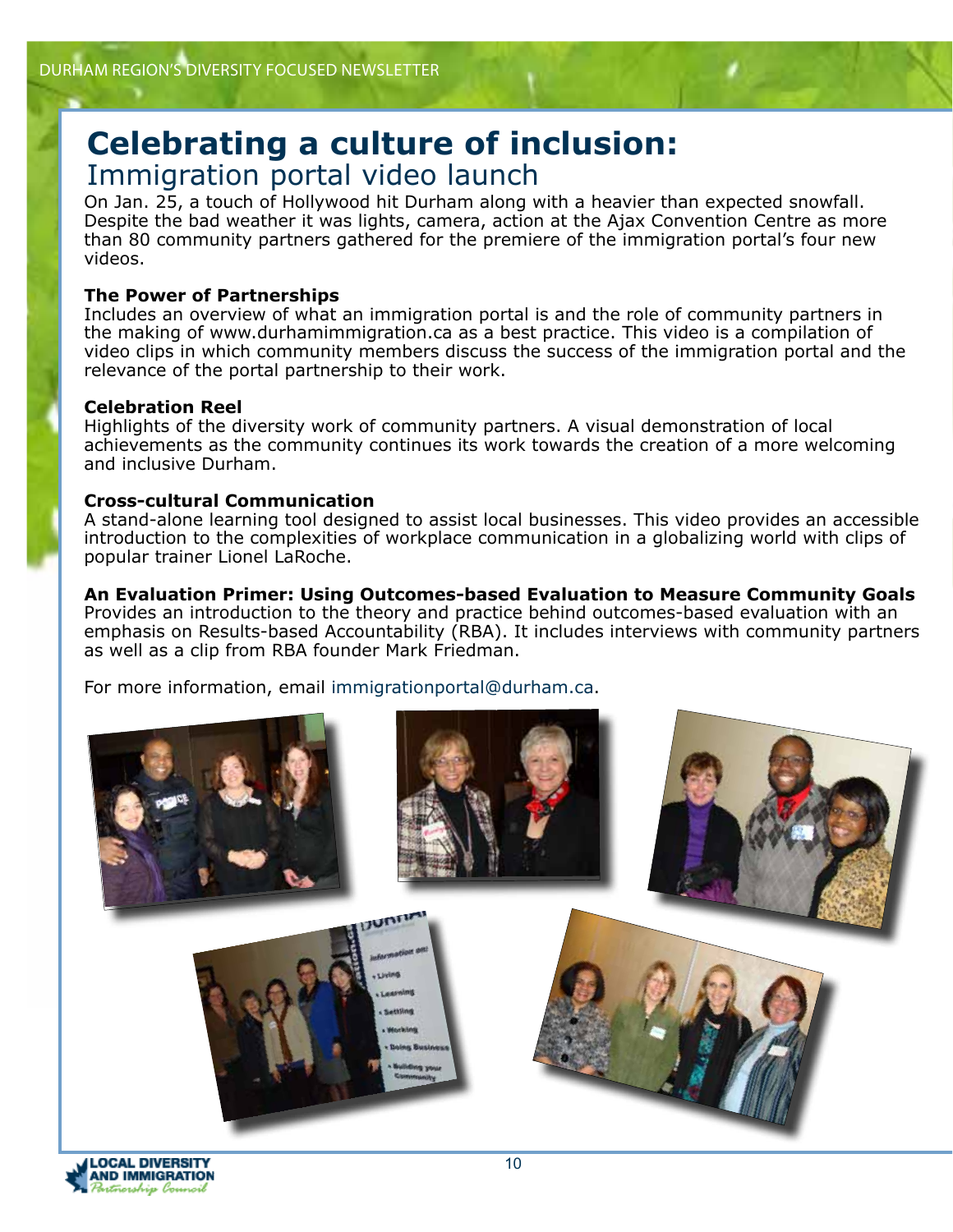

## Local Diversity and Immigration Partnership Council: Recruiting for new members

The Local Diversity and Immigration Partnership Council's primary purpose is to act as a community advisory body lending direction to the development and execution of a Diversity and Immigration Community Plan for Durham region that will improve the settlement and integration experience of Durham residents.

Members of the Local Diversity and Immigration Partnership Council (LDIPC) are drawn from diverse sectors of the community representing agencies, school boards, faith groups, local business groups and the Region. It is recognized that any one member of the LDIPC can and should, when possible, represent more than one sector or organization. Members who can speak on behalf of a number of stakeholders and represent the broadest range of interests and voices are deemed key for the LDIPC to have as comprehensive a representation of the community as possible.

#### **The LDIPC is currently recruiting for two members:**

- Community Member-at-Large
- Member of the Faith/Cultural Community

For the application process, full LDIPC Terms of Reference and information about the work of the Diversity and Immigration Program at the Region of Durham, please visit www.durhamimmigration.ca/about/ldipc. **Applications are due on Friday, April 5, 2013 by noon.**

#### **GLOSSARY**

employer (or client) without having a prior relationship with them and align and all consected and all consected and all consected all consected and all con **Cold calling** – when you contact a prospective

**Commensurate** – equal to **commensurate – equal to** ac nibher mass with the

**Epicurean** – someone or something who loves good food

**Extra hand on deck** – having an extra person to do general everyday tasks

Foodie - someone who loves good food

**Fraudulent** – something that is done intentionally to criminally deceive

**Crassroces inovement** a political act of series of actions whose idea comes from the core group of people being affected  $-$  from the bottom up **Grassroots movement** – a political act or series

**Information interview - having an interview** with a person working in a field that you're interested in working in, not necessarily for a particular job but instead to learn more about the position and the sector (a form of networking)

**Mentoring** – this is a situation in which a person with more experience in a certain field works man another person manness experience to teach.<br>them, offer critical advice and share opportunities with another person with less experience to teach with them

Subheadline to go here.

The Citrages

**Networking** – meeting and talking to other people with professional goals in mind

**On placement** – an opportunity to gain work experience (usually unpaid) in an organization for posuere arcu non international control orchestrate blandit orchestrate blandit orchestrate blandit orchestrate blandit orchestrate blandit orchestrate blandit orchestrate blandit orchestrate blandit orchestrate blandit orc a specific period of time

**Septuagenarian** – someone who is between 70 and 80 years of age

**Tampered** – something that has been changed<br>from the spiringlus was as from its original purpose

**Tax clinic** – a workshop to help individuals rax chine the workshop to help individually<br>complete their annual income tax return – it is mandatory to complete an income tax return in Canada